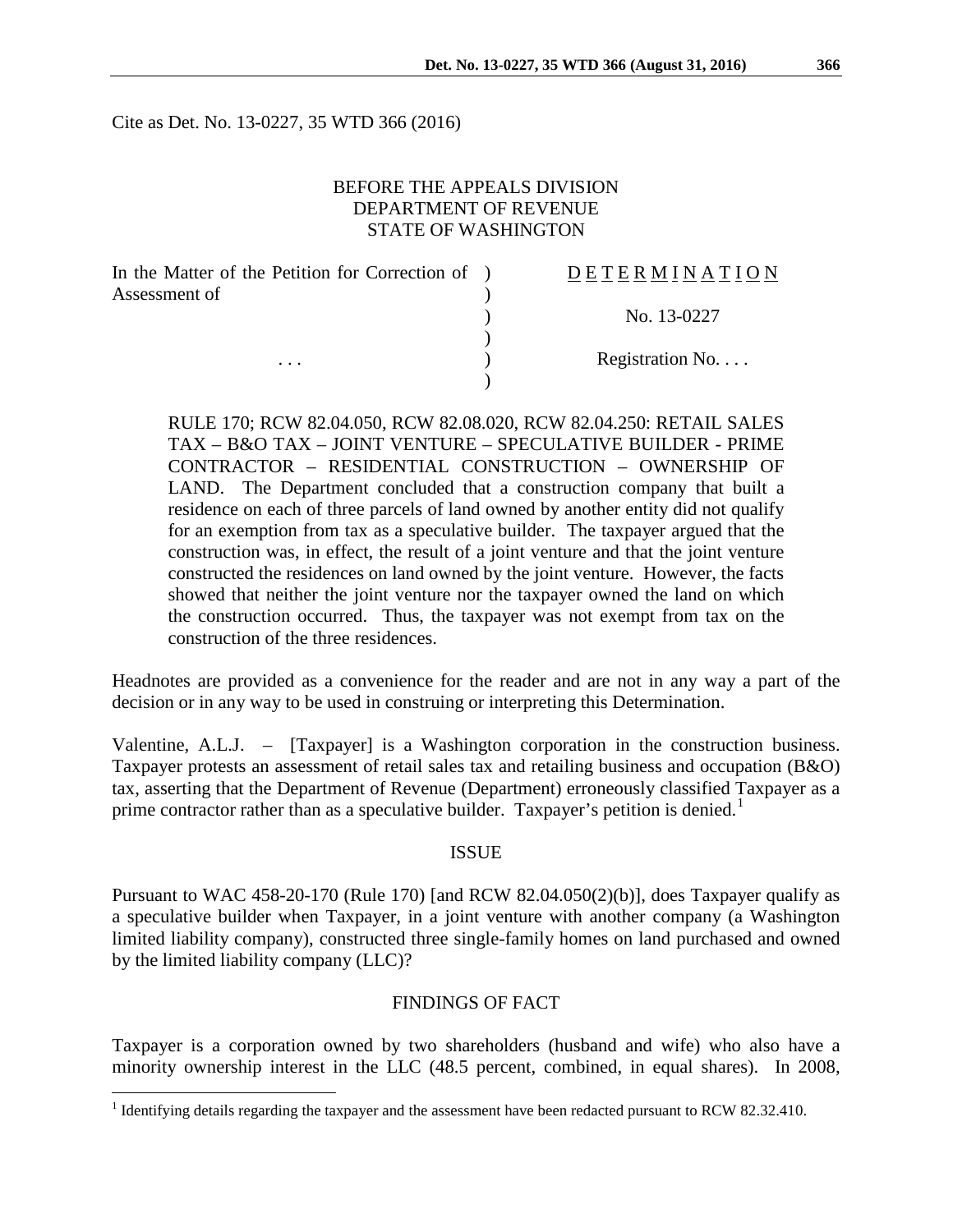Taxpayer entered into joint venture agreements with the LLC to build a single-family home on each of three land parcels owned by the LLC. The LLC purchased the three land parcels in 2006. The LLC solely borrowed the funds for the purchase and development of the raw land. When the three improved properties later sold, the LLC was listed on the escrow documents as the sole seller.

Taxpayer provided the Department with a copy of one of the joint venture agreements.<sup>[2](#page-1-0)</sup> Pertinent sections read as follows:

This Joint Venture Agreement is made this  $6<sup>th</sup>$  day of August, 2008 by and between [LLC] and [Taxpayer].

The purpose of this Agreement is to establish a joint venture to speculatively construct and sell a home on Lot 35 of . . . , a development owned by [LLC]. Toward this venture, [LLC] shall make available the land and obtain construction financing from . . . . [Taxpayer] shall contribute the plans and engineering for a 2725sf residence and shall then construct the residence.

It is agreed that the contribution of the land by  $[LLC]$  shall be \$ ... and the value of the residence to be constructed by [Taxpayer], including design, engineering, permits, course of construction insurance, all labor and material and standard warranty shall be initially valued as a contribution of  $\$\ldots\]$  per the construction proposal which the joint venture partners agree is a good faith estimate of costs. The actual amount of [Taxpayer's] contribution to the joint venture shall be confirmed upon completion of the home construction including the effect of any change orders.

The cost of financing, holding costs, marketing and selling costs shall be expenses of the joint venture from the date hereof through the date of sale.

During the hearing, Taxpayer explained that "what it brought to the table was the contractor's license." Taxpayer further explained that it had the business structure, such as contractor's license, subcontractors, and suppliers, in place to construct the three residences on the land parcels at issue. Taxpayer asserted that it was not feasible to set up the business structure under the joint venture. Taxpayer contended that it was acting as an agent for the joint venture during the construction process, using its resources on behalf of the joint venture.

Taxpayer provided the following reasons why title to the land remained solely with the LLC:

1. The bank loan to purchase the land had to be in the name of the land owner. Any entity or person who had an interest in the land would be included in the loan. If ownership interest in the land, at the time of purchase, included Taxpayer, Taxpayer, jointly with the LLC, would be liable for a multi-million dollar loan.

<span id="page-1-0"></span> $2$  Taxpayer explained that the three joint venture agreements are identical, with the exception of the specific building lot named in each agreement.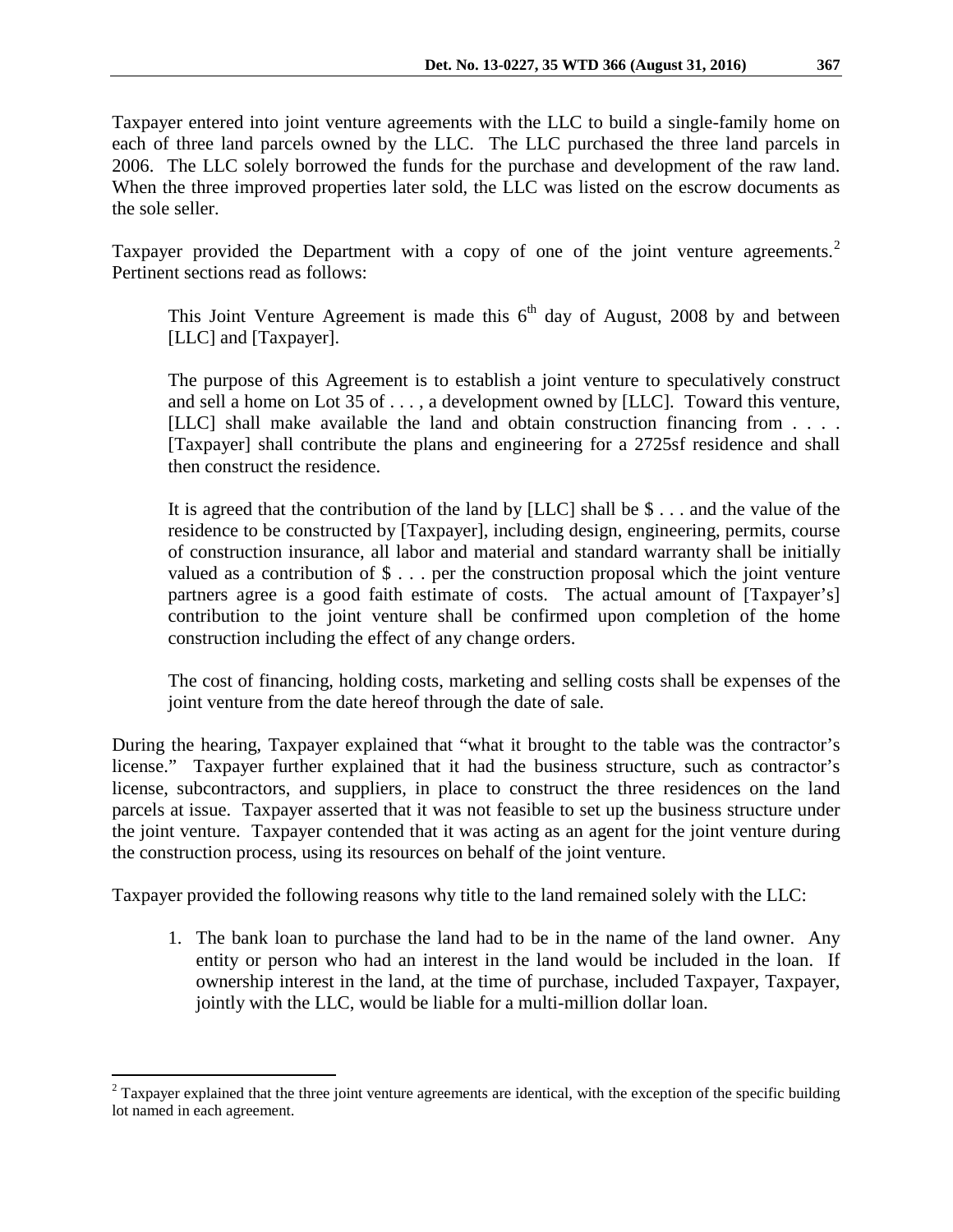- 2. A quit claim transfer of the land from the LLC to Taxpayer, resulting in joint ownership, might have created real estate excise tax liability.
- 3. Taxpayer contends the joint venture agreements transferred ownership of the three land parcels at issue to the joint venture as a single entity; thus, no other transfer of ownership prior to construction was necessary for qualification as a speculative builder.

Audit contends that it properly treated Taxpayer as a prime contractor rather than a speculative builder for the following reasons:

- 1. The joint venture was not properly executed because the land remained in the name of the LLC.
- 2. The construction services were not performed in the name of the joint venture. The construction costs were billed to, and paid for by, Taxpayer.
- 3. These three building projects were custom construction because the construction services were performed by a member of the joint venture as a separate entity on land owned by the other member.

# ANALYSIS

RCW 82.04.050(2)(b) defines "sale at retail" and "retail sale" as the "constructing, repairing, decorating, or improving of new or existing buildings or other structures under, upon, or above real property of or for consumers."<sup>[3](#page-2-0)</sup> RCW 82.08.020(1) imposes a retail sales tax on "each retail sale in this state." RCW 82.04.250(1) imposes a B&O tax "[u]pon every person engaging within this state in the business of making sales at retail."[4](#page-2-1)

Rule 170(4) instructs that speculative builders pay retail sales tax on materials they purchase and on all work performed by their subcontractors. Rule 170(4) also instructs that prime contractors do not pay retail sales tax on such purchases, but must collect retail sales tax and pay retailing B&O tax on the "full contract price."<sup>[5](#page-2-2)</sup>

Rule 170(2)(a) defines a "speculative builder" as follows:

As used herein *the term "speculative builder" means one who constructs buildings for sale or rental upon real estate owned by him*. The attributes of ownership of real estate for purposes of this rule include but are not limited to the following: . . . The terms

<span id="page-2-0"></span> $3$  RCW 82.04.190(4) defines "consumer" as "[a]ny person who is an owner, lessee or has the right of possession to or an easement in real property which is being constructed, repaired, decorated, improved, or otherwise altered by a person engaged in business."

<span id="page-2-1"></span> $4$  RCW 82.04.030 defines "person" as "any individual . . . joint venture . . . corporation . . . limited liability company . . . or any group of individuals acting as a unit, whether mutual, cooperative, fraternal, nonprofit, or otherwise."

<span id="page-2-2"></span><sup>5</sup> RCW 82.04.050(2)(b), RCW 82.04.250, RCW 82.08.020.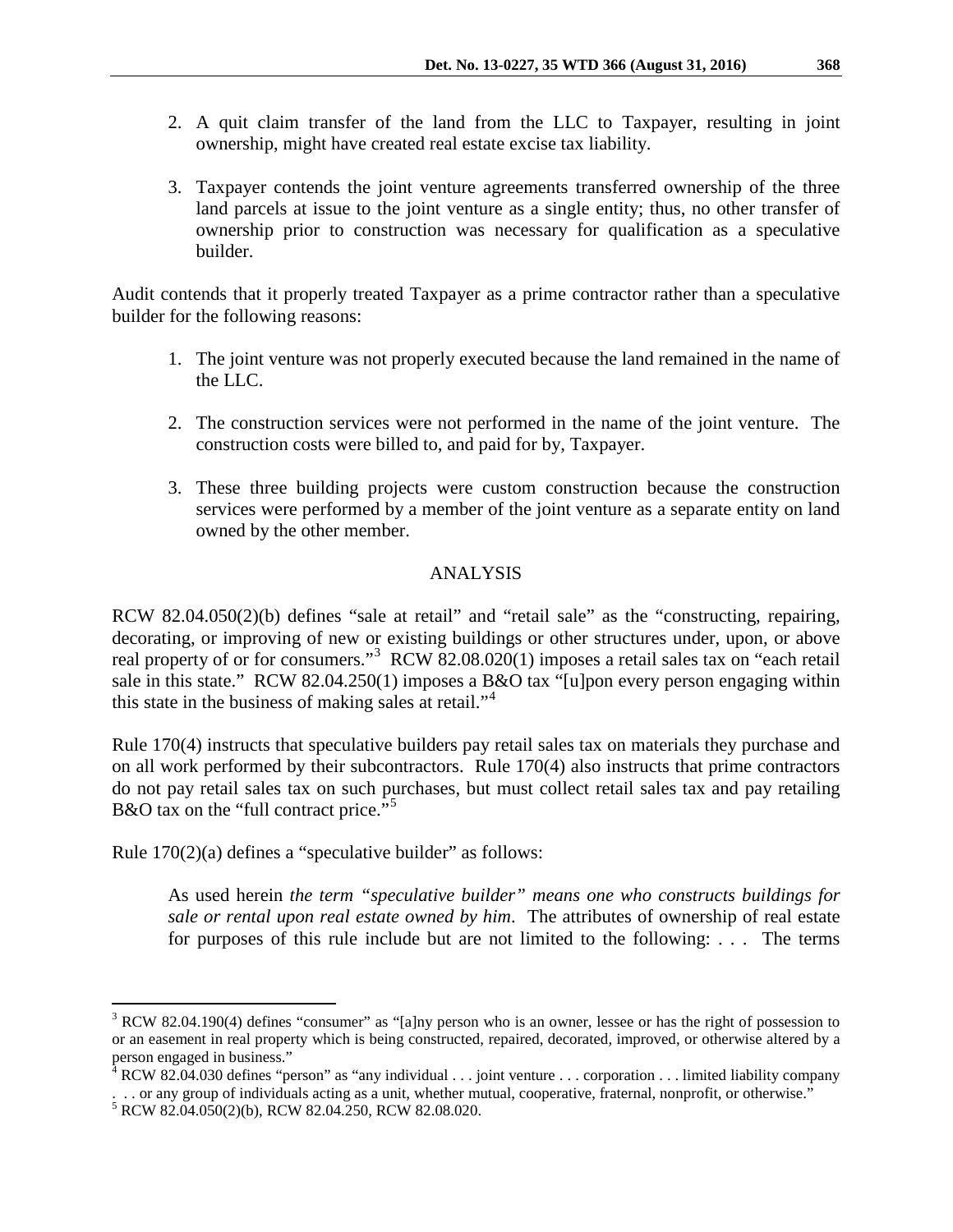"sells" or "contracts to sell" include any agreement whereby an immediate right to possession of title to the property vests in the purchaser.

(Emphasis added.)

Rule 170(2)(f) expressly addresses the scenario where a corporation [, or the joint venture itself,] performs construction services on land owned by its co-venturers or shareholders as follows:

*Persons, including corporations*, partnerships, sole proprietorships, *and joint ventures*, among others, *who perform construction upon land owned by their corporate officers, shareholders*, partners, owners, *co-venturers, etc., are constructing upon land owned by others and are taxable as sellers under this rule, not as "speculative builders*."

(Emphasis added.)

The Department has previously issued the following definition of joint venture:<sup>[6](#page-3-0)</sup>

A joint venture is a "person" for Washington tax purposes. RCW 82.04.030. Each person doing business in Washington must register with the Department. RCW  $82.32.030$ .<sup>[7](#page-3-1)</sup> Title 82 RCW does not "define" joint venture. Therefore, we look to its common and ordinary definition.

"Joint adventure" is defined as "any association of persons to carry out a single business enterprise for profit, for which purpose they combine their property, money, effects, skill, and knowledge  $\ldots$ ." Black's Law Dictionary 837 ( $6<sup>th</sup>$  ed. 1990). Similarly, a joint venture is defined as:

A legal entity in the nature of a partnership engaged in the joint undertaking of a particular transaction for mutual profit. [citation omitted]. An association of persons or companies jointly undertaking some commercial enterprise; generally all contribute assets and share risks. It requires a community of interest in the performance of the subject matter, a right to direct and govern policy in connection therewith, and duty, which may be altered by agreement, to share in both profit and losses. (citation omitted). *Id.* At 839.

According to the Washington State Court of Appeals, . . . "[t]he distinction between a prime contractor and a speculative builder turns on whether the person performing the construction owns the real property on which the construction is performed." *Dep't of Revenue v. Nord Northwest Corporation*, 164 Wn. App. 215, 264 P.3d 259 (2011). The *Nord* case involved a dispute over the assessment of retail sales tax and retailing B&O tax on the construction and sales of two condominiums located on land owned by two limited liability companies. The construction of the condominiums was performed by an incorporated, licensed construction contractor (Nord) whose sole shareholder also had an ownership interest in the limited liability companies.

<span id="page-3-1"></span><span id="page-3-0"></span><sup>&</sup>lt;sup>6</sup> Det. No. 99-108, 19 WTD 143 (2000)<br><sup>7</sup> There is no evidence or claim in this case that the joint venture registered with the Department as a single entity.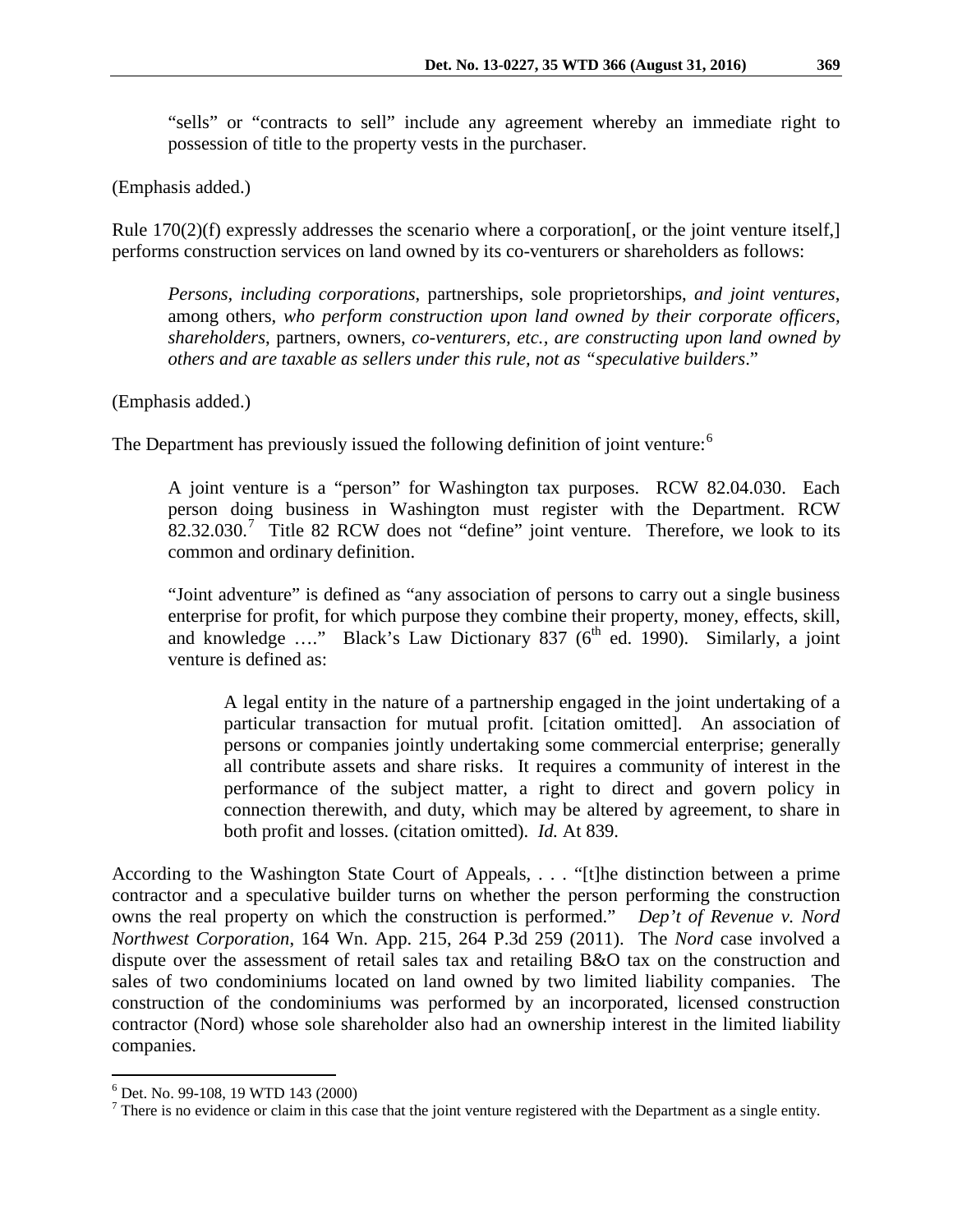The Appeals Court concluded that Rule 170(2)(a)'s second sentence "[does not] create an exception to the ownership requirement." Pertinent sections of the Appeals Court's *Nord* decision read as follows:

Neither the language nor the purpose of WAC 458-20-170(2) creates an exception to the requirement that the builder must be the bona fide owner of the real property to qualify as a speculative builder. . . .

In this case, Nord was a member of two LLCs and performed construction services on real property owned by those LLCs. [Nord] "perform[ed] construction on land owned by [its] co-venturers, etc." and was therefore "constructing upon land owned by others and [is] taxable as [a seller] under this rule, not as [a] 'speculative builder."  $\dots$ 

And as discussed above, it is undisputed that the LLCs held title throughout construction, borrowed money from banks to pay for the construction, paid Nord for its construction services, and sold the condominium units to the eventual purchasers.

[164 Wn. App. at 228-30, 233 (quoting and applying WAC 458-20-170(2)(f)).] Also, the Department has previously concluded in the speculative builder context, that the corporate form should be respected unless there is a showing that the corporate form was used to violate or evade a duty.<sup>[8](#page-4-0)</sup> By filing its articles of incorporation, Taxpayer's corporate existence was conclusively proved.<sup>[9](#page-4-1)</sup> By its own admission, Taxpayer did not share title to the land with the LLC because it did not wish to be mutually liable for a multi-million dollar loan.<sup>10</sup> Limited liability is the "corporation's most precious characteristic" and its existence is no reason to disregard the corporate form. $^{11}$ 

In addition, the Department has concluded in a previous decision that inter-related businesses operate as speculative builders only if the tax benefits afforded speculative builders are offset by the shared risk of legal liability:

Even assuming arguendo that the taxpayer, its owners, and their other LLCs had an "inter-related business," they were separately organized to enjoy the limited liability protections offered by their business structures. In short, the taxpayer and the LLCs seek the best of both worlds. They want the limited liability benefits afforded an LLC while enjoying the tax advantages afforded speculative builders when compared to prime contractors and their customers. Had the taxpayer, and its owners truly operated as a speculative builder they would have enjoyed the accompanying tax benefits, but with the risk of possibly greater exposure to legal liability for them jointly and severally. On the other hand, by acting as a prime contractor and not as a speculative builder, the taxpayer

<span id="page-4-0"></span><sup>8</sup> Det. No. 89-252, 7 WTD 325 (1989) (citing *Molander v. Raugust-Mathwig, Inc*., 44 Wn. App. 53, 59 (1986)). 9 RCW 23B.02.030.

<span id="page-4-2"></span><span id="page-4-1"></span> $10$  [Taxpayer has the burden of showing that LLC transferred the property to the joint venture. In most cases, the transfer of ownership in real property to a joint venture can be established through transfer of title. However, absent a title transfer, the parties can still establish the transfer of ownership to the joint venture through other credible evidence.]

<span id="page-4-3"></span><sup>11</sup> *Equipto Div. Aurora Equip. Co. v. Yarmouth*, 134 Wn.2d 356, 375, 950 P.2d 451 (1998); *Truckweld Equip. Co. v. Olson*, 26 Wn. App. 638, 644, 618 P.2d 1017 (1980).